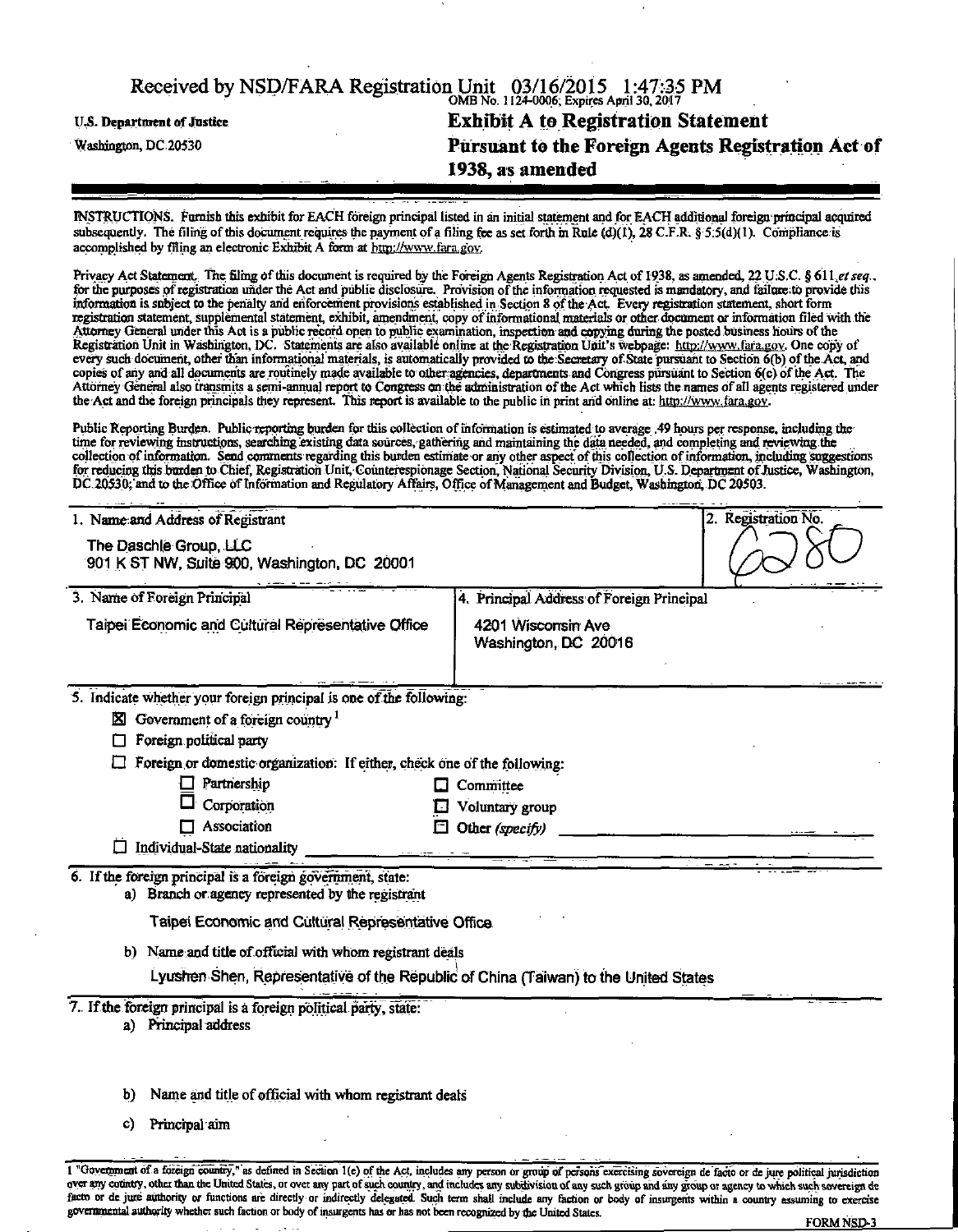| 8. If the foreign principal is not a foreign government or a foreign political party:   |                                            |
|-----------------------------------------------------------------------------------------|--------------------------------------------|
| a) State the nature of the business or activity of this foreign principal.              |                                            |
|                                                                                         |                                            |
|                                                                                         |                                            |
|                                                                                         |                                            |
|                                                                                         |                                            |
|                                                                                         |                                            |
|                                                                                         |                                            |
| b) Is this foreign principal:                                                           |                                            |
| Supervised by a foreign government, foreign political party, or other foreign principal | $Yes \Box No \Box$                         |
| Owned by a foreign government, foreign political party, or other foreign principal      | $Yes \Box No \Box$                         |
|                                                                                         |                                            |
| Directed by a foreign government, foreign political party, or other foreign principal   | $Yes \Box No \Box$                         |
| Controlled by a foreign government, foreign political party, or other foreign principal |                                            |
| Financed by a foreign government, foreign political party, or other foreign principal   | $Yes \Box No \Box$<br>Yes $\Box$ No $\Box$ |

9. Explain fully all items answered "Yes" in Item 8(b). (If additional space is needed, a full insert page must be used.)

10. If the foreign principal is an organization and is not owned or controlled by a foreign government, foreign political party or other foreign principal, state who owns and controls it.

## **EXECUTION**

In accordance with 28 U.S.C. § 1746, the undersigned swears or affirms under penalty of perjury that he/she has read the information set forth in this Exhibit A to the registration statement arid that he/she is familiar with the contents thereof and that such contents are in their entirety true and accurate to the best of his/her knowledge and belief.

| Date of Exhibit A Name and Title | $\cdots$                          | Signature      | $ \mathsf{Sign} $ |  |
|----------------------------------|-----------------------------------|----------------|-------------------|--|
|                                  | Nathan Daschle, President and COO | Nathan Daschle |                   |  |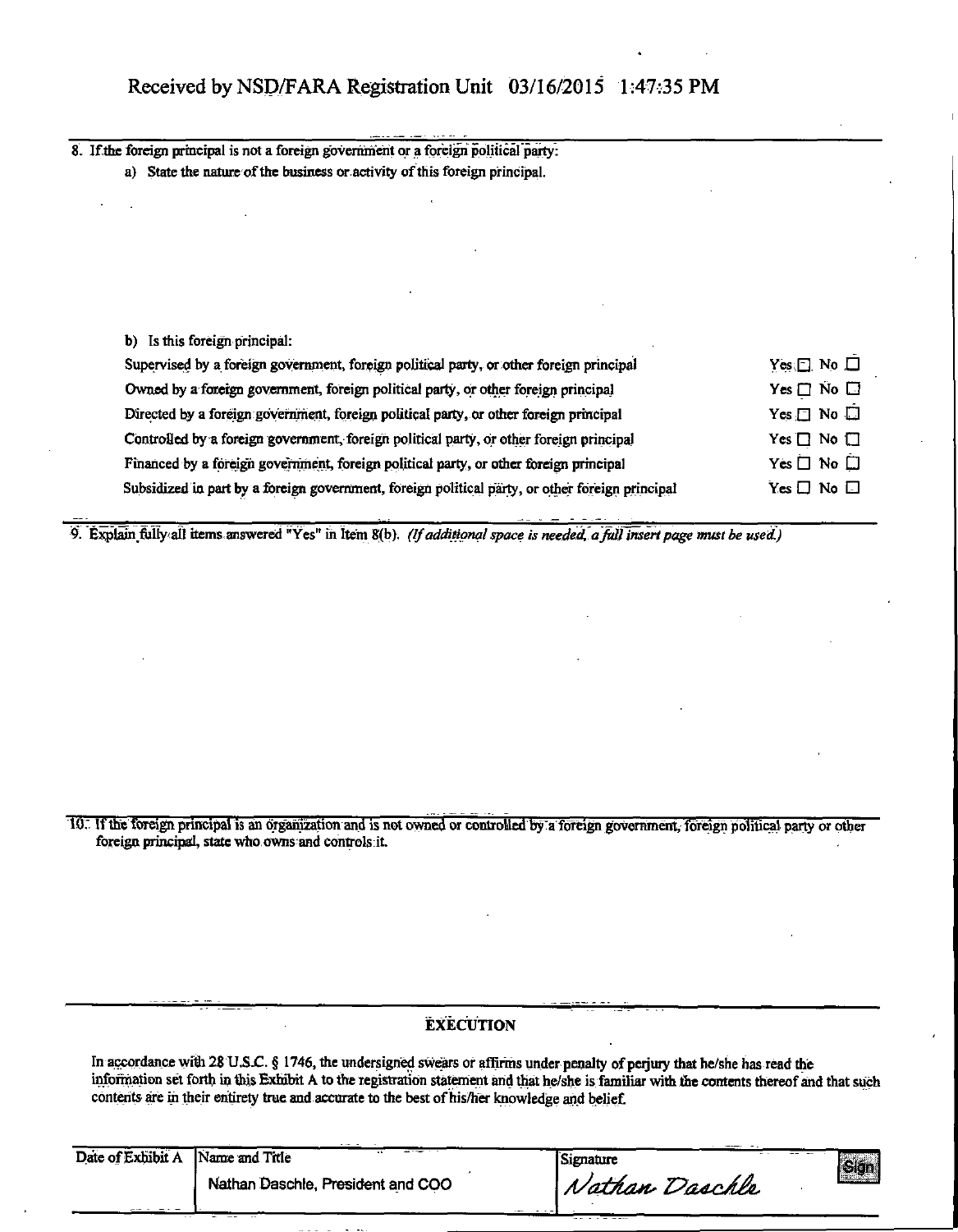|                                   | Received by NSD/FARA Registration Unit 03/16/2015 1:47:31 PM<br>OMB No. 1124-0004, Expires April 30, 2017 |
|-----------------------------------|-----------------------------------------------------------------------------------------------------------|
| <b>U.S. Department of Justice</b> | <b>Exhibit B to Registration Statement</b>                                                                |
| Washington, DC 20530              | Pursuant to the Foreign Agents Registration Act of<br>1938, as amended                                    |
|                                   |                                                                                                           |

INSTRUCTIONS. A registrant must famish as an Exhibit B copies of each written agrrement and the terms and conditionsof each oral agreement with his foreign principal, including all modifications of such agreements, or, where no contract exists, a full statement of all the circumstances by reason of which theregistrant is acting as an agent of a foreign principal. Compliance is accomplished by filing an electronic Exhibit B form at http://www.fara.gov.

Privacy Act Statement. The filing of this document is required for the Foreign Agents Registration Act of 1938, as amended, 22,U.S.C. § 611 et seq., for the purposes of registration under the Act and public disclosure. Provision of the information requested is mandatory, and failure to provide the information is subject to the penalty and enforcement provisions established in Section 8 of the Act Every registration statement, short form registration statement, supplemental statement, exhibit, amendment, copy of informational materials or other doroment or information filed with the Attorney General under this Act is a public record open to public examination, inspection and copying during the posted business hours of the Registration Unit in Washington, DC. Statements are also available online at the Registration Unit's webpage: http://www.fara;gov. One copy of every such document, other than informational materials, is automatically provided to the Secretary of State pursuant to Section 6(b) of the Act, and copies of any and all documents are routinely made available to other agencies, departments and Congress pursuant to Section 6(c) of the Act. The Attorney General also transmits a semi-annual report to Congress on the administration of the Act which lists the names of all agents registered under the Act and the foreign principals they represent. This report is available to the public in print and online at: http://www.fara.gov.

Public Reporting Burden. Public reporting burden for this collection of information is estimated to average .33 hours per response, including the time for reviewing instractions, searching existing data sources, gathering and maintaining the data needed, and completing and reviewing the collection of information. Send comments regarding this burden estimate or any other aspect of this collection of information, including suggestions for reducing this burden to Chief, Registration Unit, Counterespionage Section, National Security Division, U.S. Department of Justice, Washington, DC 20530; and to the Office of Information and Regulatory Affairs, Office of Management and Budget, Washington, DC 20503.

| 1. Name of Registrant                                                                                                          |   | 2. Registration No. | -- --- - |
|--------------------------------------------------------------------------------------------------------------------------------|---|---------------------|----------|
| The Daschle Group, LLC                                                                                                         |   |                     |          |
| <b>Contact Contact Contact Contact Contact Contact Contact Contact Contact Contact Contact Contact Contact Contact</b><br>---- | . | ---<br>---          |          |

3. Name of Foreign Principal

Taipei Economic and Cultural Representative Office

Check Appropriate Box.

- $4.$   $\Box$  The agreement between the registrant and the above-named foreign principal is a formal written contract. If this box is checked, attach a copy of the contract to this exhibit.
- 5.  $\Box$  There is no formal written contract between the registrant and the foreign principal. The agreement with the above-named foreign principal has resulted from an exchange of correspondence. If this box is checked, attach a copy of all pertinent correspondence, including a copy of any initial proposal which has been adopted by reference in such correspondence.
- 6. E The agreement or understanding between the registrant and the foreign principal is the result of neither a formal written contract nor an exchange of correspondence between the parties. If this box is checked, give a complete description below of the terms and conditions of the oral agreement or understanding, its duration, the fees and expenses, if any, to be received.
- 7. Describe fiilly the nature and method of performance of the above indicated agreement or understanding.

The Daschle Group and representatives of the Taipei Economic and Cultural Representative Office (TECRO) reached an oral-agreement that both parties will sign a contract establishing that The Daschle Sroup will advise arid assist TECRO in connection with the negotiation of the Trans-Pacific Partnership, as well as other political and policy issues that may arise. A copy of this contract will be filed with the FARA office upon execution.